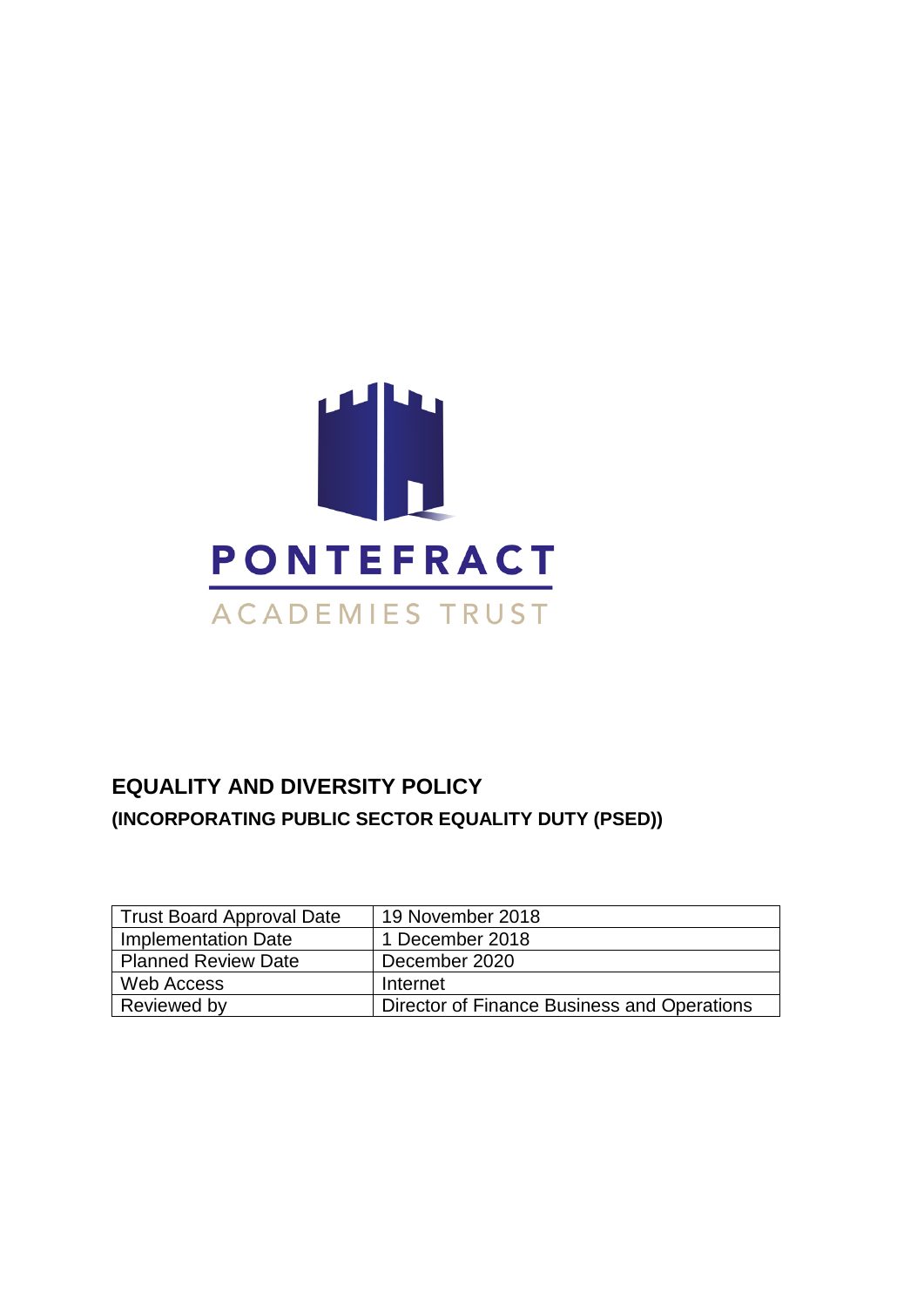

## **Contents**

|                                        | <b>Pages</b> |
|----------------------------------------|--------------|
| 1. Introduction, purpose and scope     | 1            |
| 2. Roles and Responsibilities          | 3            |
| 3. Equality Statement                  | 4            |
| 4. Equality Objectives                 |              |
| 5. Monitoring                          | 8            |
| Appendix 1 - Unlawful behaviour        | 9            |
| Appendix 2 – Protected Characteristics | 10           |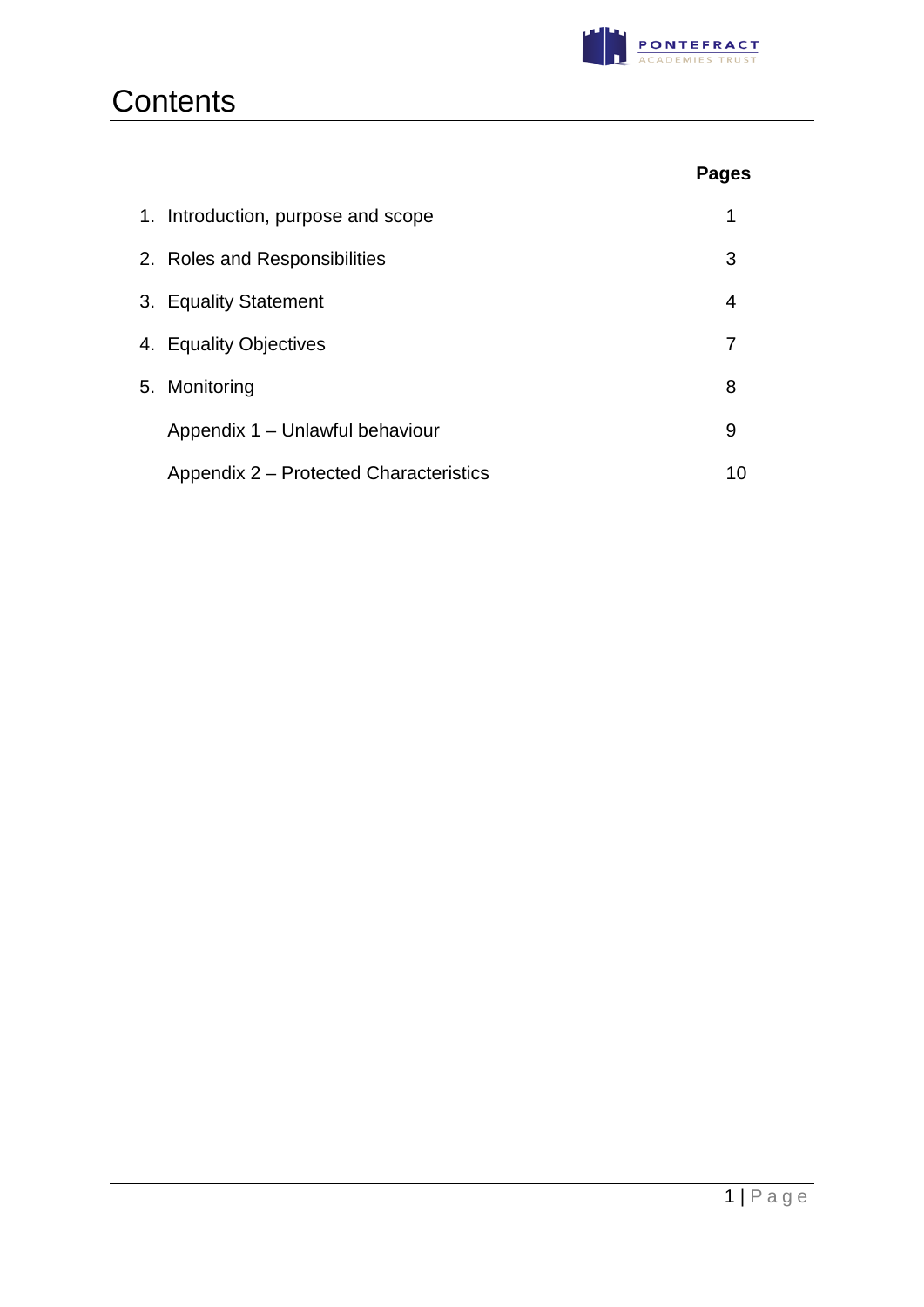

### 1. Introduction, Purpose & Scope

### **1.0 INTRODUCTION**

- 1.0.1 The Pontefract Academies Trust ("The Trust") is committed to giving all employees the support and encouragement they need to raise aspirations, unlock potential and work to achieve excellence through encouraging a "can do" culture, across all areas of the Trust.
- 1.0.2 The Trust is committed to valuing diversity, promoting equality and dignity at work and achieving equality of opportunity for all learners, employees, potential employees, local governors, parents or carers, volunteers and contractors. The Trust believes that discrimination on any grounds either defined by law or not, is unacceptable and will be addressed under the appropriate policies and procedures.
- 1.0.3 The Trust expects all its employees to recognise their employment obligations to the Trust, pupils, staff and their communities. Employees must conduct themselves properly at all times in accordance with the Trust's policies and procedures.

### **1.1 PURPOSE**

- 1.1.1 The purpose of the Equality and Diversity Policy is to:
	- a) develop and maintain an ethos which respects and values all people;
	- b) actively advance equality of opportunity;
	- c) promote good relations amongst people within the communities in which we work;
	- d) eliminate all forms of unfair indirect and direct discrimination, bullying, harassment, victimisation or other oppressive behaviour
	- e) deliver equality and diversity through our Trust and school policies, procedures and practice;
	- f) make reasonable adjustments and do our utmost, within available resources, remove barriers which limit or discourage access to school's provision and activities;
	- g) take positive action to provide encouragement and support to individuals and groups whose progress has been limited by protected characteristics, stereotyping and cultural expectations;
- 1.1.2 This policy intends to prevent both direct and indirect discrimination. All forms of unfair discrimination on any grounds is unacceptable and will be addressed under the appropriate policies and procedures. Some examples of unlawful and/or unacceptable are contained in **Appendix 1**

### **1.2 SCOPE**

- 1.2.1 This policy encompasses the following protected characteristics as defined in the Equality Act 2010:
	- i. Age
	- ii. Gender
	- iii. Gender Reassignment
	- iv. Disability
	- v. Marriage and Civil Partnership
	- vi. Pregnancy and Maternity
	- vii. Race
	- viii. Religious belief and political opinion
	- ix. Sexual Orientation

Further information regarding these characteristics is in **Appendix 2**.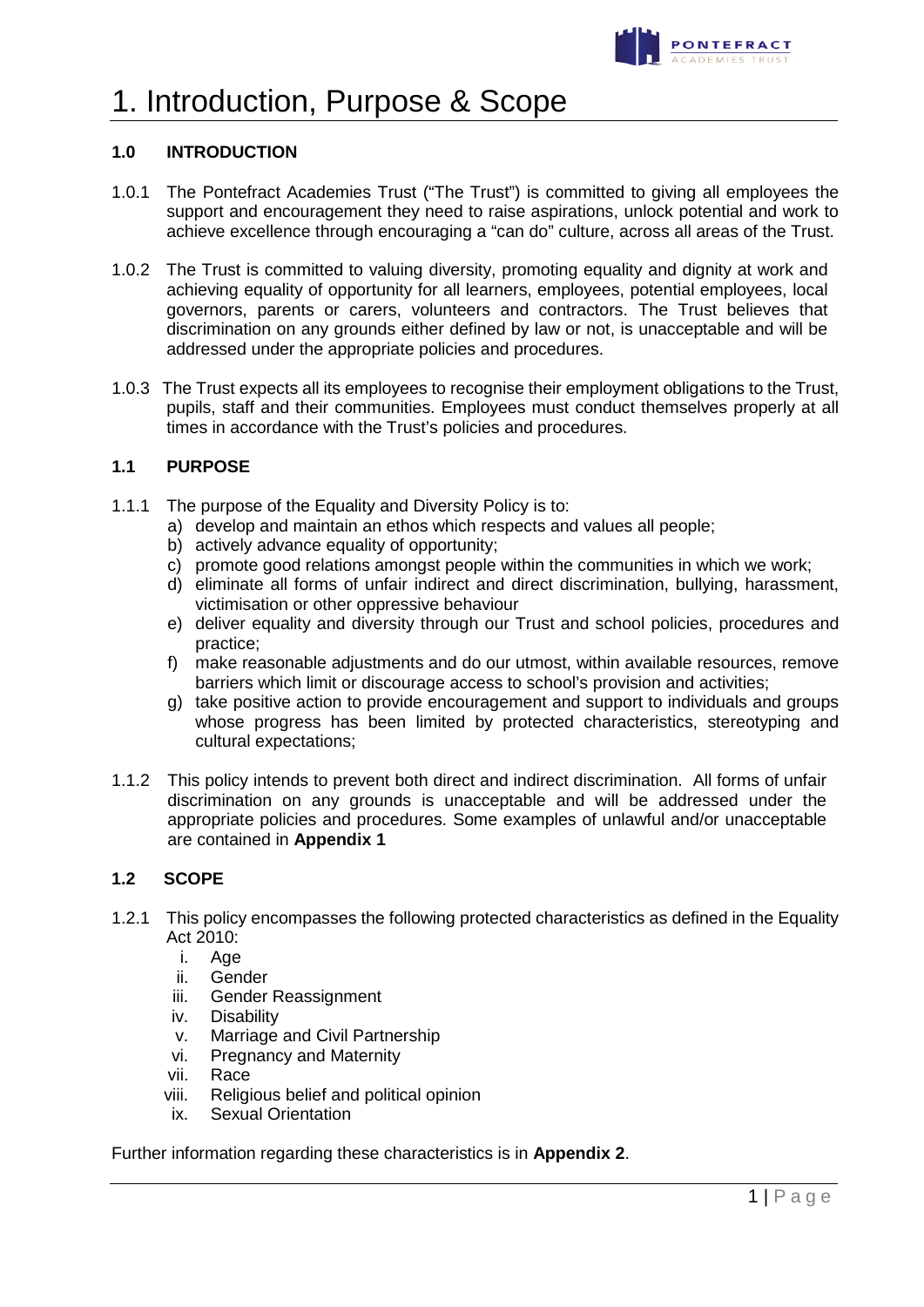

### 1. Introduction, Purpose & Scope

- 1.2.2 This policy outlines the Trust's obligations under the Equality Act 2010 and encompasses the requirements the Public Sector Equality Duty (PSED). This is a duty requiring public bodies to have due regard to:
	- eliminate unlawful discrimination, harassment, victimisation and any other conduct prohibited by the Equality Act 2010;
	- advance equality of opportunity between people who share a protected characteristic and people who do not share it; and foster good relations between people who share a protected characteristic and those who do not.
- 1.2.3 This policy applies to all employees, potential employees, temporary staff (including agency or supply staff), contracted staff, Directors, Trustees and governing body members. Other related policies are the suite of employment policies.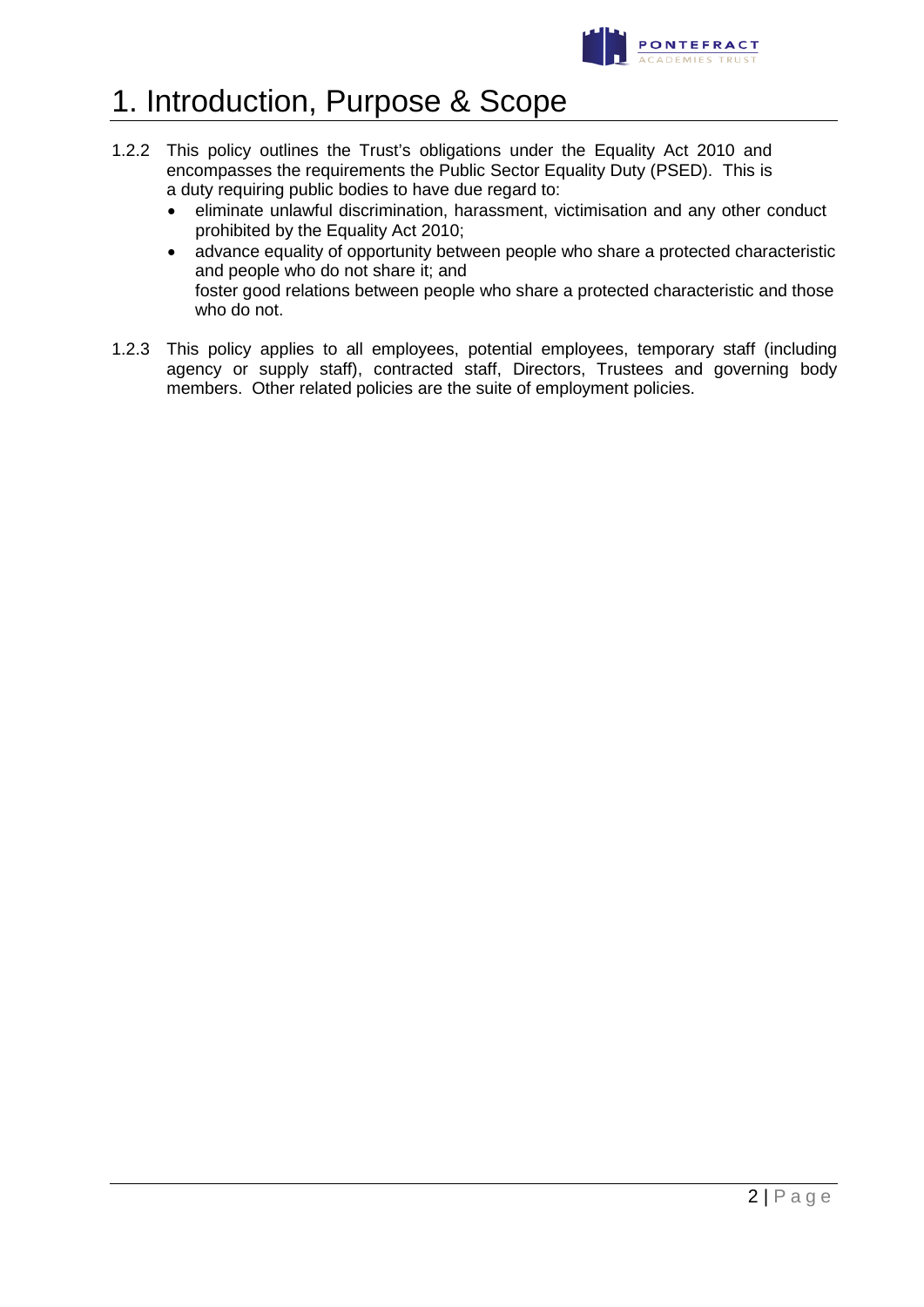

### **2.0 CEO/EXECUTIVE HEADTEACHER/HEADTEACHER/NOMINATED MANAGER RESPONSIBILITIES**

In the context of this Policy, the term "Manager" will refer to the CEO/Executive Headteacher/Headteacher or nominated Manager with leadership responsibilities.

Managers are responsible for:

- promoting equality and diversity throughout the Trust/Academy and ensure that all learners and colleagues are aware of their responsibilities and expectations with regard to their conduct.
- delivering equality of opportunity to all employees including access to information, resources, training, support and application of policies and procedures.
- ensuring compliance with the Equality and Human Rights Commission Employment Statutory Code of Practice in respect of each protected characteristic.
- ensuring that all customs and practices adhere to the principles stated within this policy.
- ensuring that this policy is implemented effectively and that any contravention will be dealt with under the bullying and harassment policy, grievance policy, complaints policy, or disciplinary policy as appropriate.
- ensuring arrangements are in place for the monitoring and reporting of data as required and in line with the School Workforce Census.
- ensuring that before making decisions or taking action an assessment is made as to whether it may have implications for any individuals with particular protected characteristics.
- ensuring local policies enhance the positive impact of a proposal and remove or minimise any negative or adverse impact on equality, at the stage that the policy is reviewed.

### **2.1 EMPLOYEE RESPONSIBILITIES**

Every employee, irrespective of their job or position within the Trust, has an individual responsibility not to unfairly discriminate, to treat others in a fair and non-judgemental manner, and to promote positive attitudes and relationships.

Individual employees will be held accountable for their decisions and actions if they contravene the Trust's commitment to act as an equal opportunities employer and education provider.

Within each academy the Special Educational Needs Co-ordinator (SENCo) is responsible for the day-to-day management and co-ordination of education to students with special, or disability related, needs.

### **2.2 HUMAN RESOURCES MANAGER/ADVISOR ROLE**

The Human Resources Manager/Advisor or his/her nominee will provide advice and assistance to managers in regards to this policy and procedure where required.

The HR Manager is responsible for all employment policies and ensuring the principles of this policy are reflected in all our employment practices. .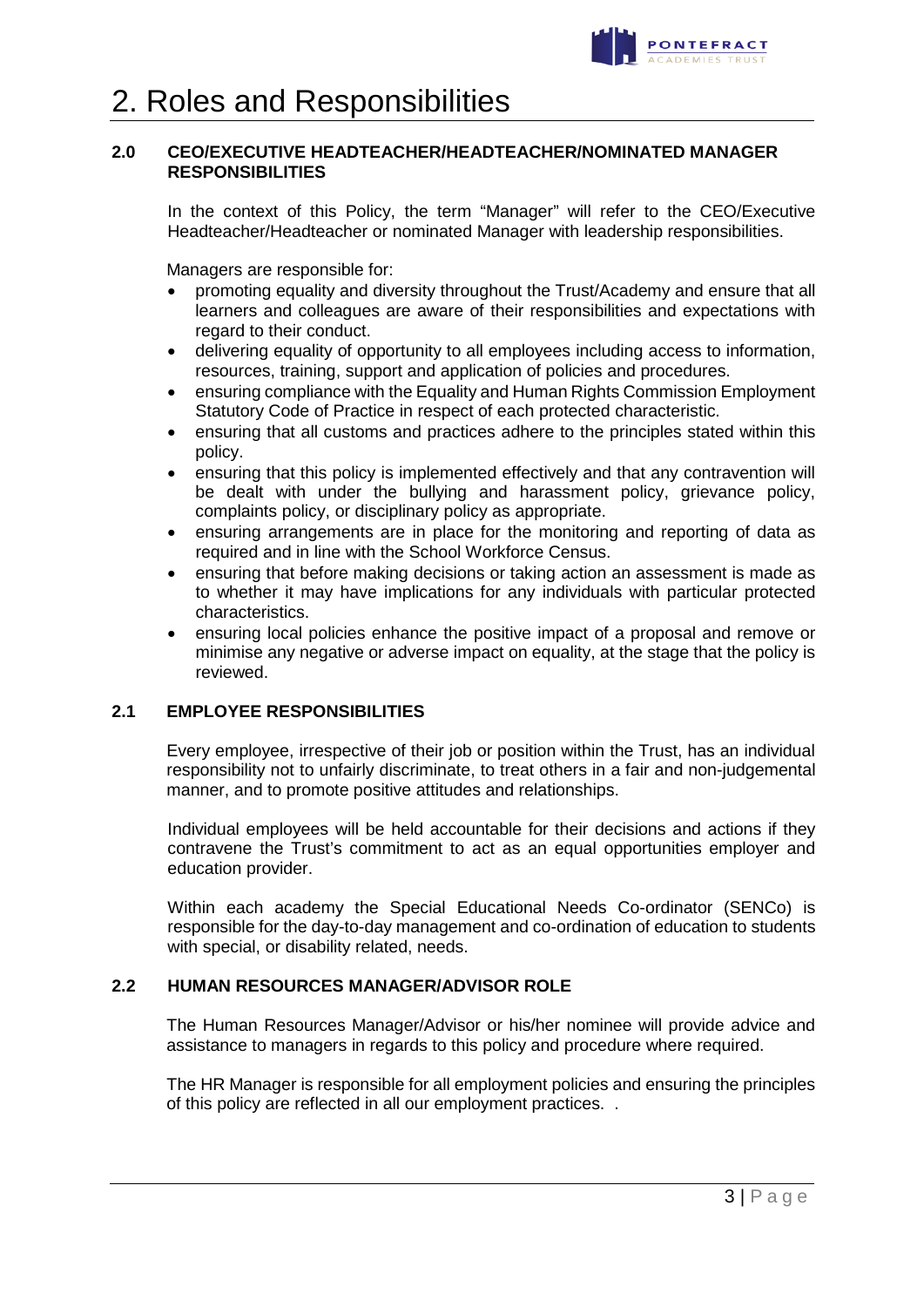

## 3. Equality Statement

### **3.0 VALUING DIVERSITY**

The Trust is committed to building a workforce which reflects the communities that Academies in the Trust serve. It values the contributions of all staff, who bring their experiences from a wide range of backgrounds. The Trust actively seeks to promote an environment that is free from discrimination and harassment and where all staff and students are encouraged to reach their potential.

It is the Trust's policy to promote equality to all irrespective of any protected characteristic, family responsibilities or Trade union affiliation.

### **3.1 EQUALITY AND DIVERSITY**

The Trust seeks to be an equal opportunities employer and is opposed to all forms of unlawful and/or unfair discrimination. The Trust leaders are committed to:

- Ensuring everyone in or a stakeholder of, the Trust is treated fairly and not discriminated against on any of the grounds outlined in 1.2.1.
- Ensuring employment policies and practices meet legislative requirements, in respect of equality laws and associated codes of conduct.
- Providing a working and learning environment that is free from discrimination, harassment, bullying, intimidation or victimisation.

### **3.2 HOW WE WILL DO THIS**

There are some specific areas of the policy:

- 3.2.1 The Trust will ensure that equal opportunities and the principles of fairness underpin all aspects of policy, procedure, education provision, consultation and decision making.
- 3.2.2 The Trust is committed to equality in its delivery of education, whether or not the service is directly provided by us or contracted to a third party provider. Senior leaders will monitor this education provision to ensure that students acquire the skills which enable them to be proactive in their behaviour and learning and to become responsible citizens.
- 3.2.3 We aim to provide high quality education services, making sure services are easily accessible. We will improve what we do by continuing to consult with staff, students, parents, governors, local communities and other partners about equality issues. We will promote our equal opportunities policy in our contact with parents, staff, governors and external organisations.
- 3.2.4 We will make every effort in creating equality of opportunity in order to ensure they are accessible and fair to everyone. Every person has the right to be treated fairly, regardless of race, gender, sexuality, disability, age, culture, religion, nationality or caring responsibilities. Where necessary we will implement reasonable adjustments or additional support, to ensure equality of access to an education and suitable learning and working environments.
- 3.2.5 Our staff and governors who plan, agree and deliver our education provision will recognise diversity and demonstrate a proactive approach in their day-to-day work. They will ensure that everyone is treated fairly, recognising special education or physical needs and understanding differences. Behaviour will reach our high standards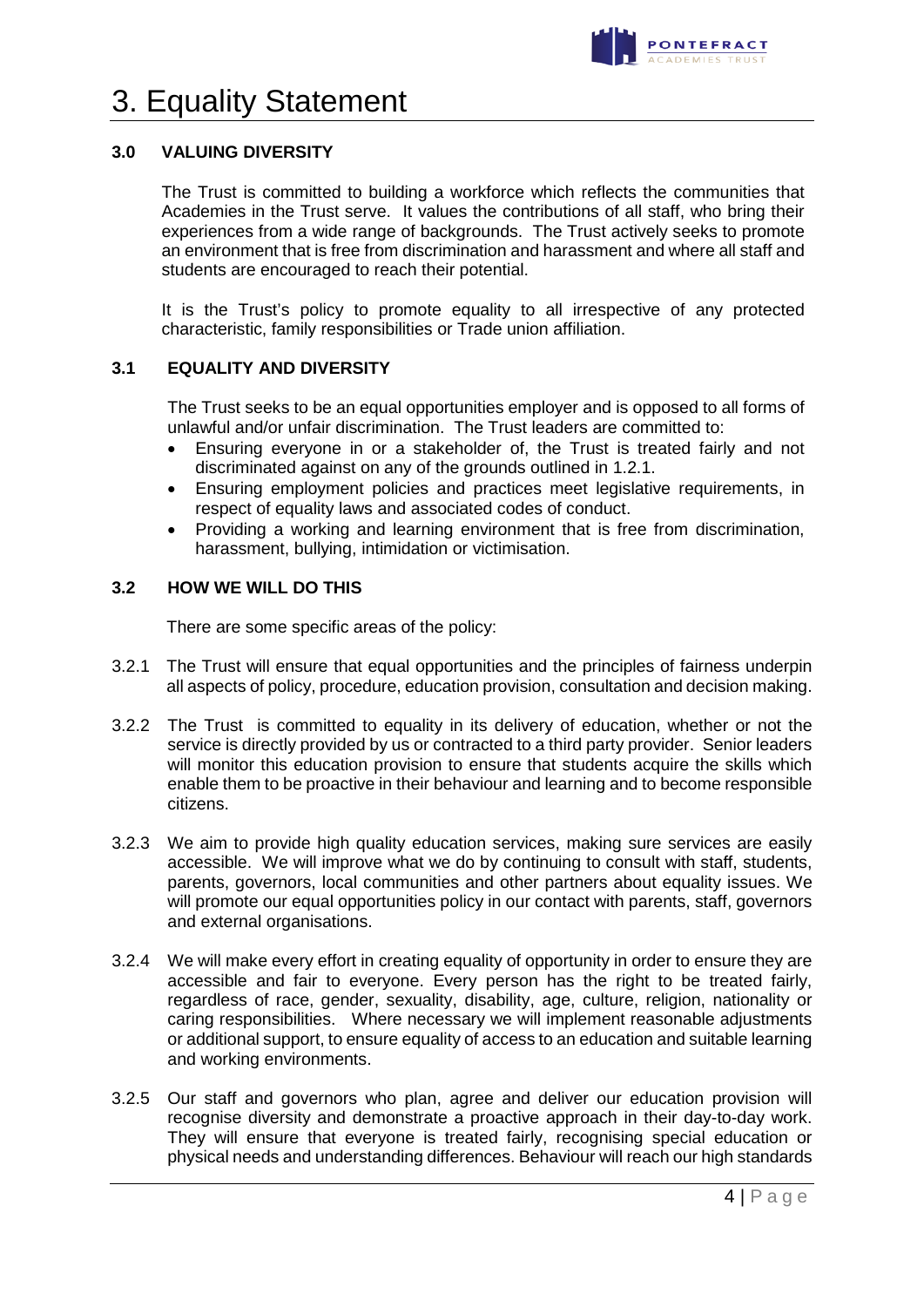

## 3. Equality Statement

of conduct (staff and students) and the learning environment we provide will be safe and accessible for those studying and working.

- 3.2.6 The Trust will adhere to statutory legislation and consider other relevant guidance, which aims to make sure that everyone is treated equitably. We will work with other people and organisations to encourage fair treatment of all. We will collect information, which will help us plan and develop services to meet the special needs of all members of the community.
- 3.2.7 The Trust will not tolerate any form of discriminatory behaviour against members of the trust or local community.

### **3.3. EMPLOYMENT**

- 3.3.1 The Trust is committed to ensuring that employees have equal access to recruitment and career opportunities, training, and professional development. The Trust recognises that the Act extends beyond the protected characteristics of an individual employee and has broader responsibilities to employees and situations that maybe covered by the Act. For example, an employee with parental or caring responsibilities for a disabled dependent may have rights under the Act which the trust, as their employer, would need to consider.
- 3.3.2 All recruitment will be within the provisions of the Act, and applications will be monitored to report on recruitment activity, in line with the Act. Every effort will be made in creating equality of opportunity for employees, ensuring these are accessible and fair to all. Where necessary we will implement reasonable adjustments or additional support, to ensure equality of access to the working environment and opportunity to undertake the job role successfully.
- 3.3.3 HR policies and procedures will be reviewed regularly to improve, adapt or amend current practices to promote equality of opportunities. All HR and employment policies will be applied consistently and fairly and refer to the provisions of the Equalities Act 2010.
- 3.3.4 In addition, employees have access to a range of policies which aim to support and encourage flexibility and diversity in our workplaces.
- 3.3.5 Employees who are in breach of this policy will be dealt with under the staff disciplinary policy.

### **3.4. EDUCATION PROVISION**

- 3.4.1 Trust leaders will ensure that students are provided with appropriate support to recognise their individual needs. This includes protection under the Act extending the reasonable adjustment duty to require schools to provide auxiliary aids and services to disabled students.
- 3.4.2 Protection under the Equality Act is extended to students who are pregnant, have recently given birth or are undergoing gender reassignment.
- 3.4.3 All policies relating to the provision of education, the curriculum, behaviour for learning, attendance, exclusion, medical treatment and Child Protection and safeguarding policies should consider the provisions and duties of the Act.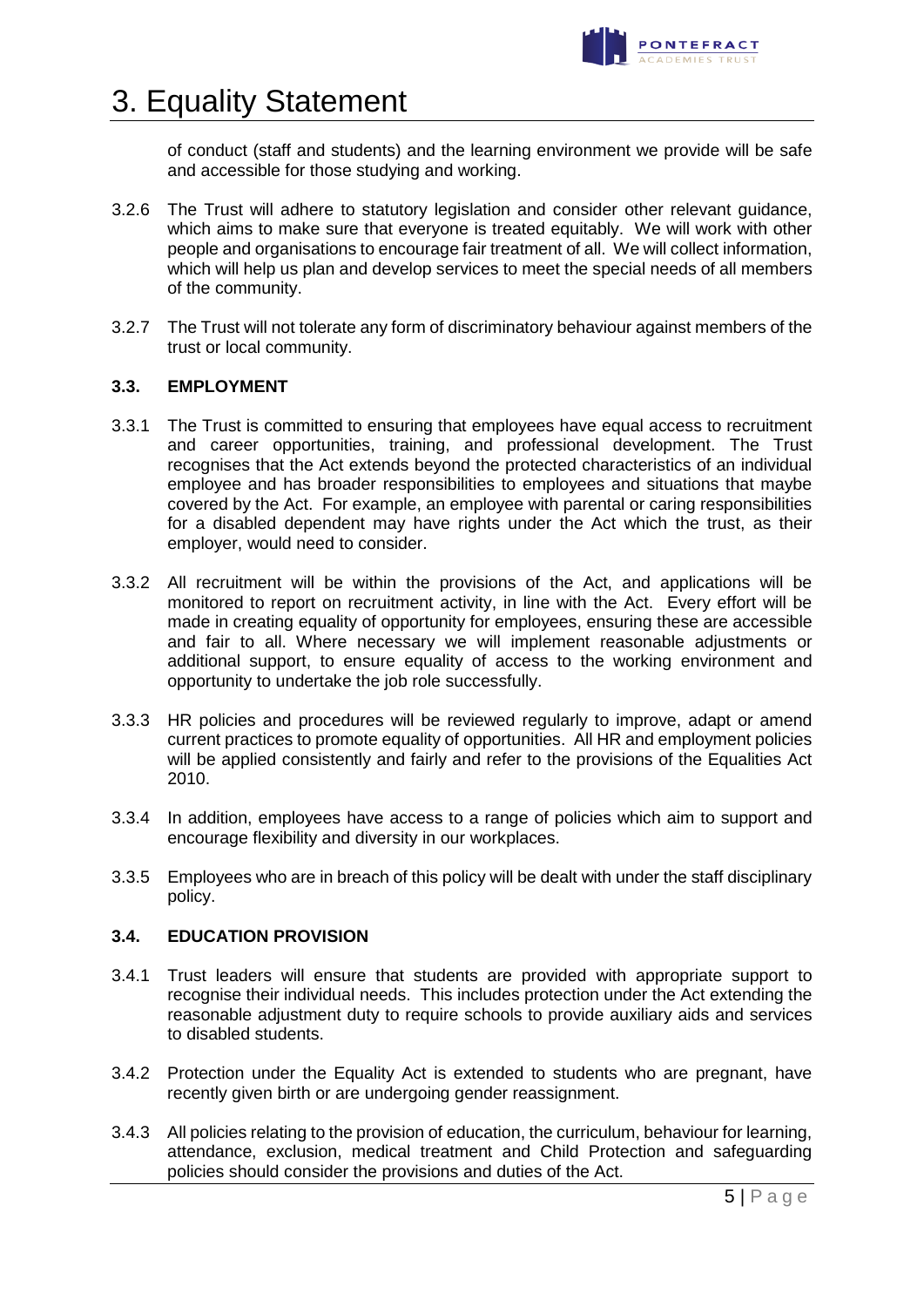

## 3. Equality Statement

### **3.5 CONTRACTORS AND SERVICE PROVIDERS**

- 3.5.1 Across the Trust all service providers that are contracted to provide services to students, staff, or visitors will comply with Equalities legislation.
- 3.5.2 Where services are deemed not to meet these standards, in relation to equal opportunities and fairness, contracts may be terminated.
- 3.5.3 Provision will be made within Service Level Agreements between the Trust, or an individual academy and service providers or contractors, that will ensure that services are made available, with due regard for fairness and equality.

### **3.6 POSITIVE ACTION**

- 3.6.1 The legislation allows the Trust to take positive action if leaders believe that an employee, or groups of employees who share a protected characteristic suffer a disadvantage, or their participation is proportionately low.
- 3.6.2 Positive action provisions allow the Trust to target measures that are designed to alleviate disadvantages experienced by, or to meet the particular needs of, students with particular protected characteristics. Such measures will need to be a proportionate way of achieving the relevant aim.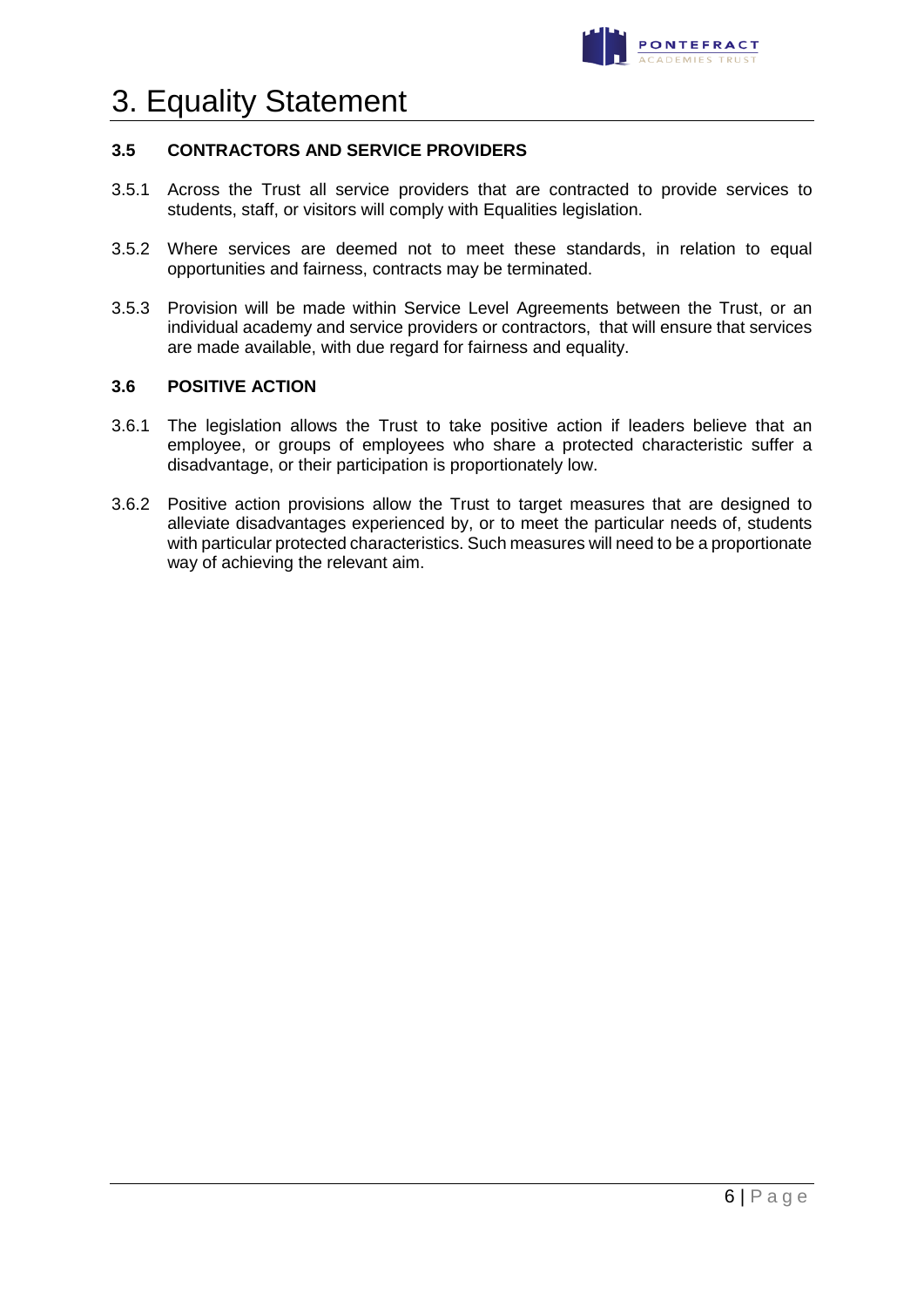

## 4. Equality Objectives

### **4.0 EQUALITY OBJECTIVES**

4.0.1 Our equality objectives are based on our analysis of data and other information. They focus on areas where we have agreed to act to improve equality and opportunity. The Trust has set out the following equality objectives for the next three years. All of these objectives and actions to achieve them are detailed in academy and trust improvement plans.

### **4.1 EDUCATION PROVISION**

- 4.1.1 We are committed to improving the attainment of vulnerable groups of students, including students with Special Educational Needs, students with disabilities and those entitled to Free School Meals so that the gap between their attainment and that of other students is narrowed.
- 4.1.2 We will aim to raise aspirations among children and young people, their parents and communities and raise awareness of career and higher education opportunities, to challenge stereotypes.
- 4.1.3 Learning resources will be free from racist, sexist and other prejudiced or discriminatory assumptions, images or language. The only exception is where the purpose of the learning is to promote understanding or discussion of these issues.
- 4.1.4 We will ensure that our curriculum (including our programme of enrichment and extracurricular activities) is designed to be inclusive and provides opportunities for all students.
- 4.1.5 We will maintain a rigorous anti-bullying stance so that all students and staff, including those with protected characteristics, are protected from harassment and discrimination of all kinds.
- 4.1.6 Our behaviour for learning policies will outline how we will deal with students who use discriminatory homophobic or otherwise offensive language.

### **4.2 STAFF EMPLOYMENT AND ENGAGEMENT**

- 4.2.1 We will demonstrate our commitment to equality and diversity through consistent application of our employment policies and procedures.
- 4.2.2 We will ensure that our systems for recruiting, retaining and managing staff (and potential applicants) support all those in groups protected by the Equalities Act.
- 4.2.3 All vacancy forms will require candidate to submit data to enable monitoring equal opportunities.
- 4.2.4 All posts will be open to the widest pool of applicants.
- 4.2.5 Access to professional development and training opportunities will be monitored.
- 4.2.6 All employment policy and procedures will be reviewed regularly to ensure they conform to statutory requirements and best practice.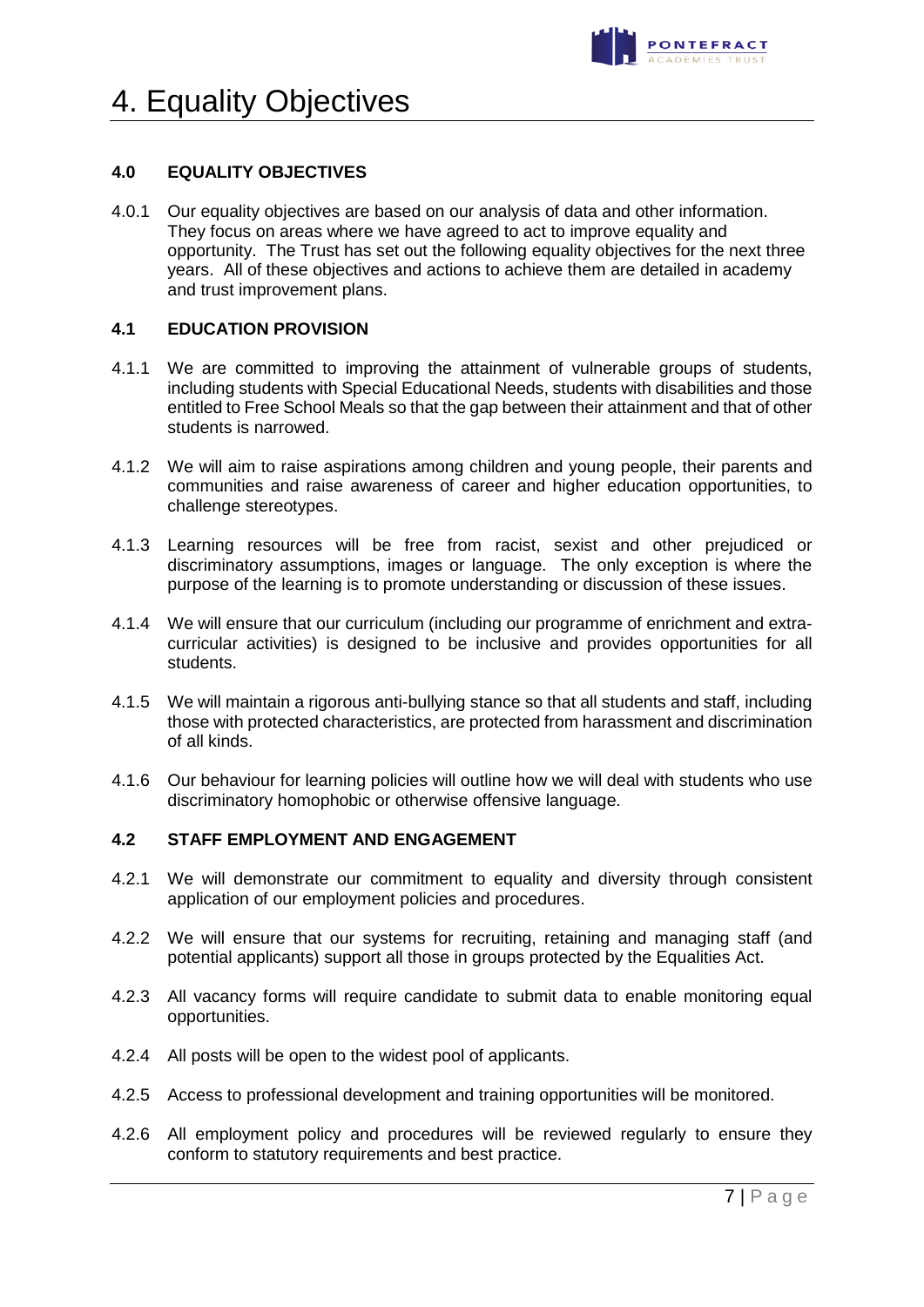

### 5. Monitoring

### **5.0 MONITORING**

5.0.1 The Trust will use a range of monitoring systems to monitor, assess and evaluate its commitment of equality and diversity. The following are monitored:

Employment/Personnel data

- Ethnicity, gender, age and other personal data
- Recruitment and retention data
- Training records
- Disciplinary and grievance records
- 5.0.2 Any improvements will be reviewed as part of a programme of employment policy reviews.

### **Student data**

- Admissions
- Attendance<br>• Behaviour
- Behaviour, positive discipline and exclusions
- Bullying, racist, homophobic behaviour
- Complaints
- Progress and attainment
- Teaching and Learning.
- Data and information published on our websites, including; Pupil Premium and SEN reports.
- 5.0.3 It is the responsibility of each Academy to monitor the data for students, based on gender, ethnicity, FSM/LAC, SEN/D status and any other minority or vulnerable groups.
- 5.0.4 Any improvements will be documented in individual Academy Improvement Plans.

### **5.1 COMPLAINTS**

The Trust will treat seriously all complaints of unlawful (or potentially unlawful) discrimination.

### **5.2 EQUALITY IMPACT ASSESSMENT (EIA)**

Where required changes in policies, practices or procedures should be assessed under an EIA framework.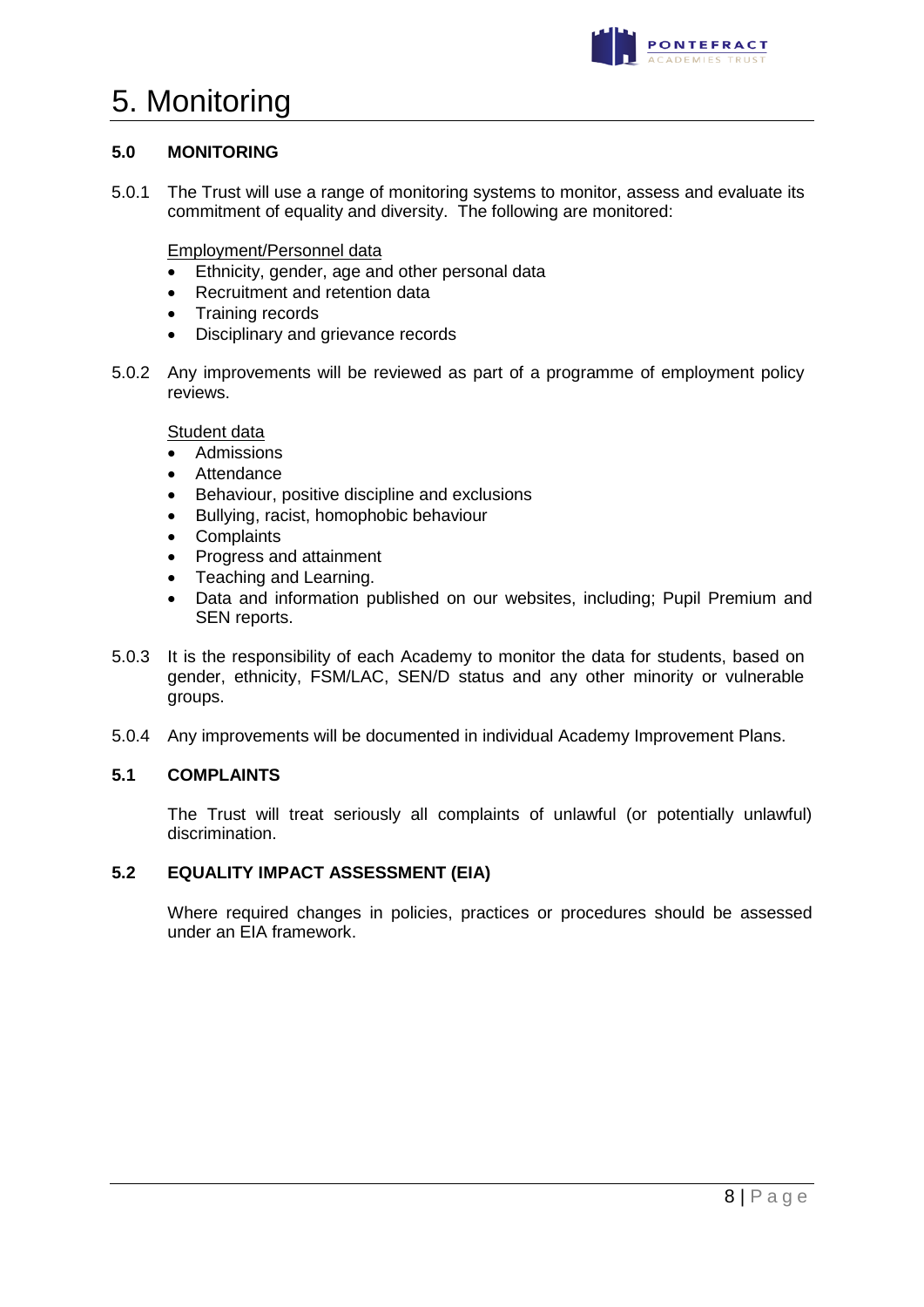

### Appendix 1: Unlawful Behaviour

All forms of unfair discrimination on any grounds is unacceptable and will be addressed under the appropriate policies and procedures.

### **Direct Discrimination**

Direct Discrimination occurs when a person treats another less favourably than they treat or would treat others because of a protected characteristic they possess (paragraph 1.2.1) and/or:

- a protected characteristic of someone they are associated with, such as a friend or family member/colleague and referred to as **direct discrimination by association**; and/or
- a protected characteristic they are thought to have, regardless of whether this perception by others is actually correct or not and referred to as **direct discrimination by perception**.

#### **Indirect Discrimination**

Indirect discrimination occurs when an organisation's practices, policies or procedures have the effect of disadvantaging people who share certain protected characteristics.

### **Harassment and Bullying**

Discrimination law covers harassment on a variety of grounds including disability, colour, ethnic or national origin, race, religious belief or other similar philosophical belief, and sexuality. The Equal Treatment Amendment Directive means the Sex Discrimination Act contains a specific prohibition against harassment and sexual harassment. The Employment Equality (Age) Regulations 2006 have outlawed harassment on the grounds of age.

Harassment and bullying comes in many forms including: cyber and electronic forms (e.g. emails, texts, blogs etc), physical contact which is unwanted, unwelcome remarks about a person's dress, appearance, race or marital status, jokes, offensive language, gossip, slander, sectarian songs and letters, posters, graffiti, obscene gestures, flags, bunting and emblems, isolation or non-cooperation and exclusion from social activities, coercion for sexual favours and pressure to participate in political/religious groups. Harassment can also exist as a result of the general prevailing culture, for example one in which it is acceptable to tell discriminatory jokes.

#### **Victimisation**

Victimisation is where an employee is singled out for using their workplace complaints procedures or exercising their legal rights. For example, bringing a complaint of discrimination or giving evidence or information on behalf of another employee who has brought proceedings for discrimination.

Victimisation may present itself in many ways. It may be that individuals are refused requests for time off, denied promotion or training, ignored by their manager or colleagues, criticised continually for their work.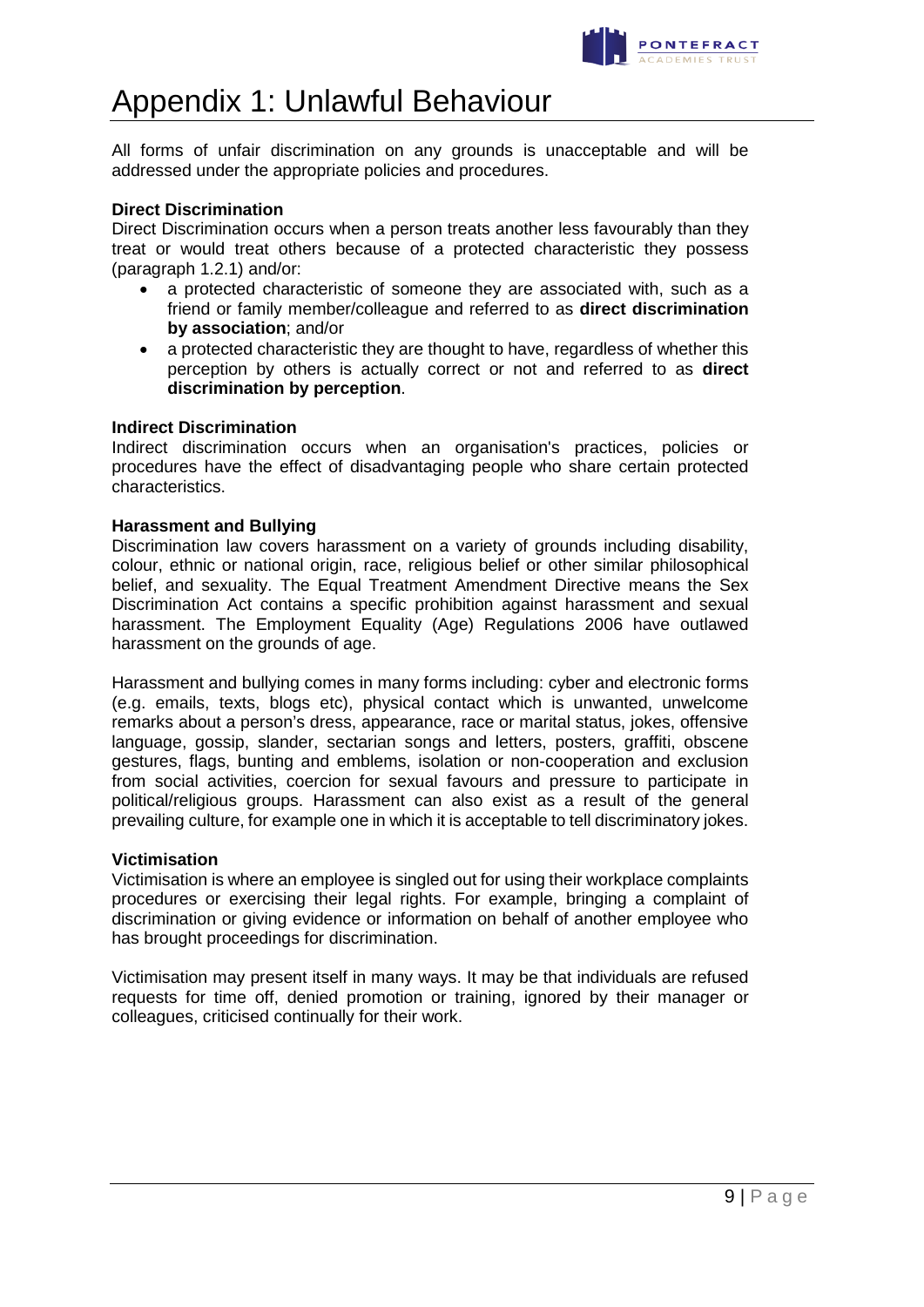

## Appendix 2: Protected Characteristics

### **Age**

Age diversity within the workforce is promoted and valued through:

- challenging age stereotyping
- recognising the benefits of a mixed-age workforce

### **Gender**

Women and men are fully and properly represented and rewarded for their contribution at all levels of the organisation through:

- challenging gender stereotypes
- supporting employees in balancing their life at work and at home
- supporting employees who become pregnant and taking active steps to facilitate their return to work after maternity leave.

### **Gender Re-assignment**

People who plan to undergo, are undergoing, or have undergone gender re-assignment are protected against all forms of discrimination and harassment. The Trust will take positive steps to support a trans-gender person and ensure they are treated with dignity and respect.

### **Disability**

The abilities of disabled people are recognised and valued at all levels of the Trust through:

- focusing on what people can do rather than on what they cannot
- challenging stereotypes about people with disabilities
- making appropriate reasonable adjustments in the workplace to help people with disabilities achieve their full career potential.

#### **Marriage and Civil Partnership**

People are treated fairly and equally in the workplace irrespective of their marital, civil partnership or family status. This includes terms and conditions of employment, including contractual benefits, ensuring they do not disadvantage or exclude people because they are married or a civil partner. This extends to terms and conditions and benefits given to oppositesex married employees and their spouses, same-sex married employees and their spouses, and civil partner employees and their partners.

#### **Pregnancy and Maternity**

Women are treated fairly during the period of pregnancy and any statutory maternity leave entitlement and they are not disadvantaged because of their pregnancy or maternity. For example, any period of absence due to pregnancy related illness is not taken into account when taking a decision about employment and in accordance with the law.

#### **Race**

The racial and cultural diversity of our communities is represented at all levels of the Trust through:

- challenging racial stereotypes
- understanding, respecting and valuing different racial and cultural backgrounds and perspectives.

### **Religious belief and political opinion**

People are treated fairly irrespective of their religious beliefs and practices or political opinions by recognising individuals' freedom of belief and right to protection from intolerance and persecution.